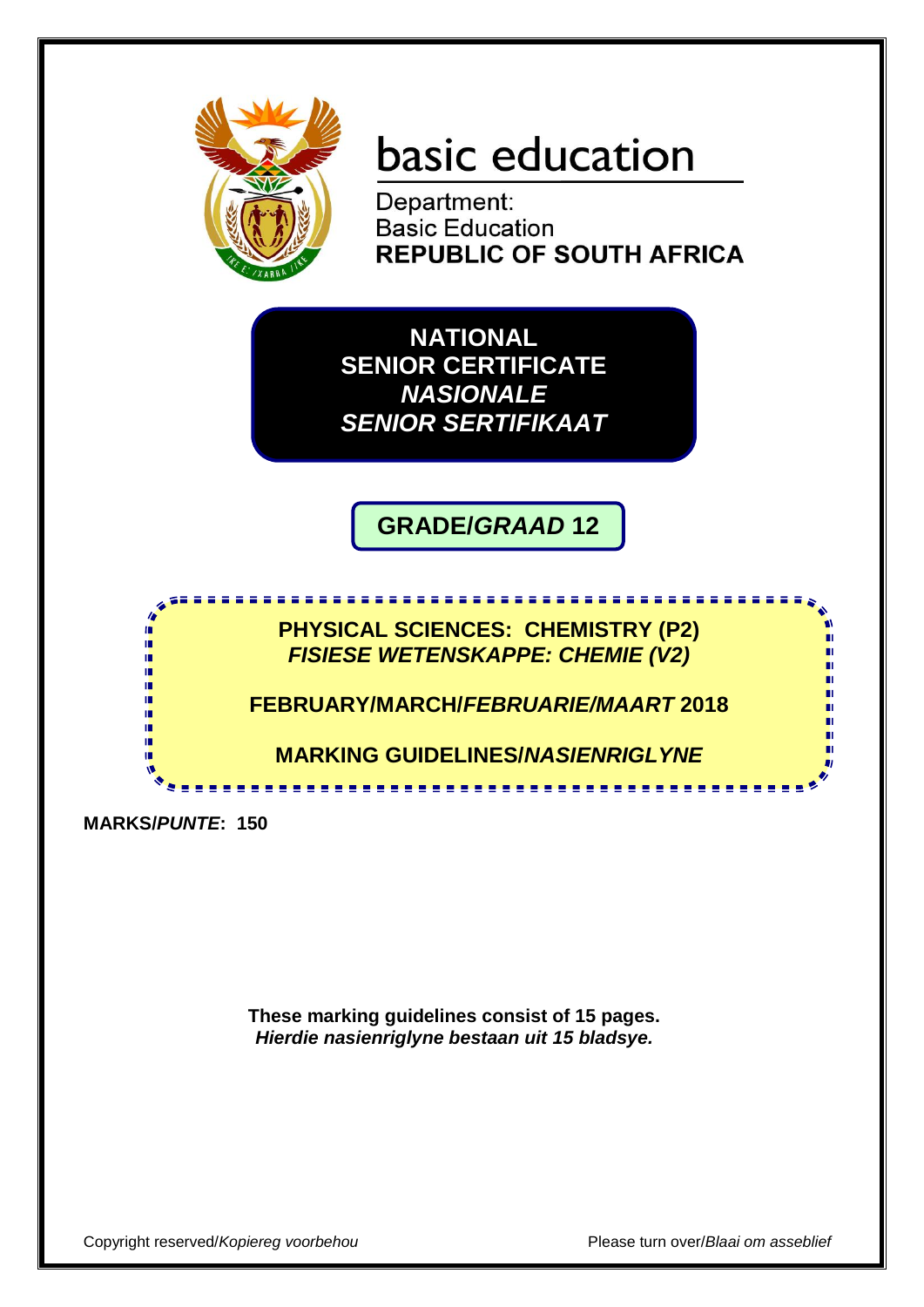## **QUESTION 1/***VRAAG 1*

| 1.10  | $\mathsf{D} \mathsf{v} \mathsf{v}$ | (2)<br>$[20]$ |
|-------|------------------------------------|---------------|
| 1.9   | $A \vee C$                         | (2)           |
| 1.8   | $C \vee C$                         | (2)           |
| $1.7$ | $\mathsf{B}\mathbin{\checkmark}$   | (2)           |
| 1.6   | $\mathsf{B}\mathbin{\checkmark}$   | (2)           |
| 1.5   | $B \vee\checkmark$                 | (2)           |
| $1.4$ | $C \curvearrowleft$                | (2)           |
| $1.3$ | $B \vee\checkmark$                 | (2)           |
| $1.2$ | $\mathsf{D} \curvearrowleft$       | (2)           |
| $1.1$ | $C \vee C$                         | (2)           |

## **QUESTION 2/***VRAAG 2*

| 2.1                  |                  |     |
|----------------------|------------------|-----|
| 2.1.1                | $A \vee$         | (1) |
| 2.1.2 $B \checkmark$ |                  | (1) |
| 2.1.3                | $D \vee$         | (1) |
| 2.1.4                | $D \vee$         | (1) |
| 2.2<br>2.2.1         | Butanal/Butanaal | (1) |

2.2.2 5-ethyl-6,6-dimethyloctan-3-ol/*5-etiel-6,6-dimetieloktan-3-ol*

#### **OR/***OF*

5-ethyl-6,6-dimethyl-3-octanol/*5-etiel-6,6-dimetiel-3-oktanol*

| <b>Marking criteria/Nasienriglyne:</b>                                                      |  |  |  |  |
|---------------------------------------------------------------------------------------------|--|--|--|--|
| Stem, i.e. octan./Stam d.i. oktan. √                                                        |  |  |  |  |
| Correct functional group, i.e. –ol./Korrekte funksionele groep d.i. –ol. ✓                  |  |  |  |  |
| Two methyl groups and one ethyl group.<br>$\bullet$                                         |  |  |  |  |
| Twee metielgroepe en een etielgroep. √                                                      |  |  |  |  |
| Correct numbering of substituents and functional group $\checkmark$                         |  |  |  |  |
| Korrekte nommering van substituente en funksionele groep.                                   |  |  |  |  |
| <b>IF/INDIEN:</b>                                                                           |  |  |  |  |
| Any error e.g. hyphens omitted and/or incorrect sequence:                                   |  |  |  |  |
| Max./Maks. $\frac{3}{2}$<br>Enige fout bv. koppeltekens weggelaat en/of verkeerde volgorde: |  |  |  |  |

(4)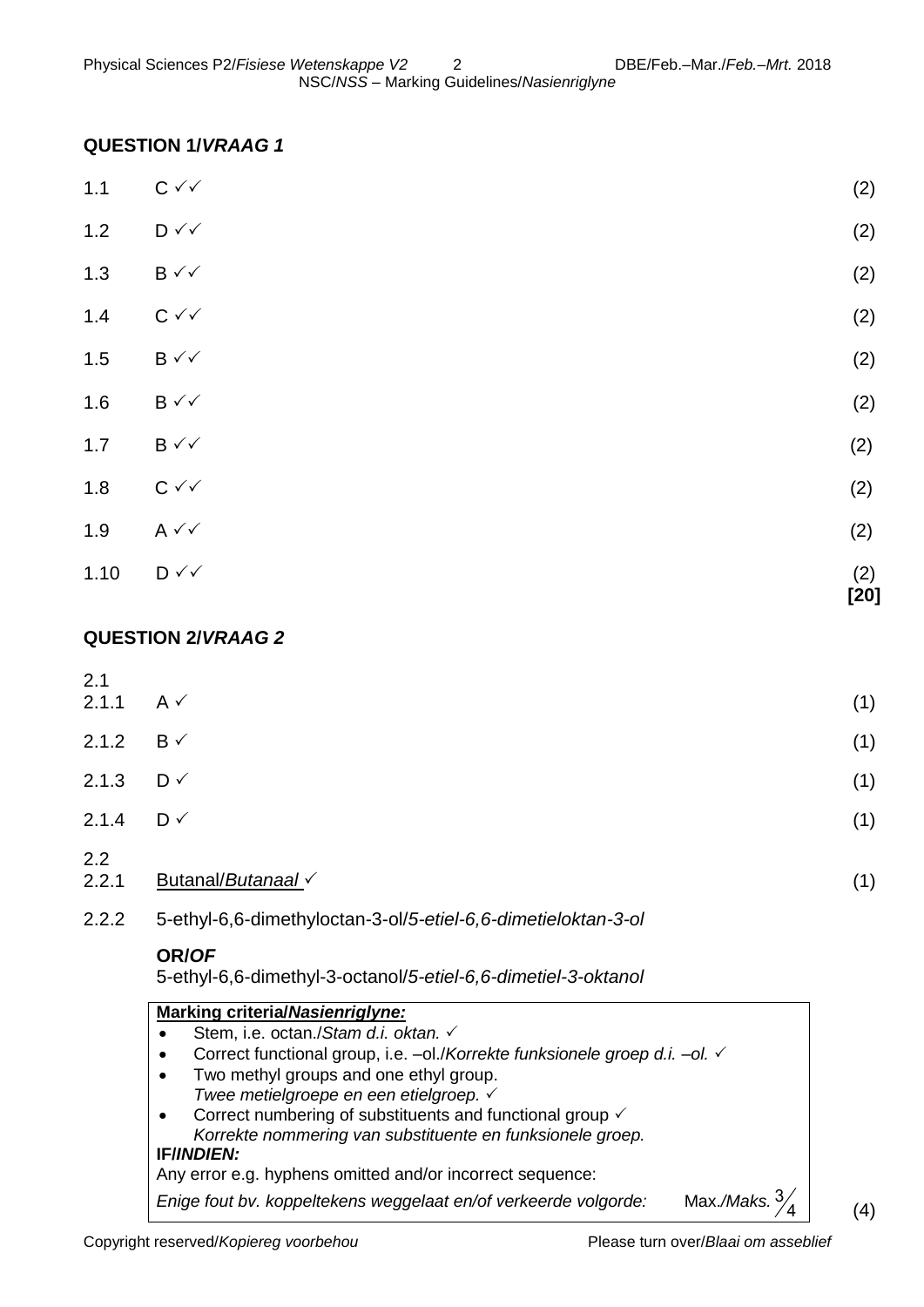2.3 Compounds with the same molecular formula,  $\checkmark$  but different positions of the side chain/substituents/functional groups on parent chain.  $\checkmark$ *Verbindings met dieselfde molekulêre formule, maar verskillende posisies van die syketting/substituente/funksionele groepe op die stamketting.* (2)

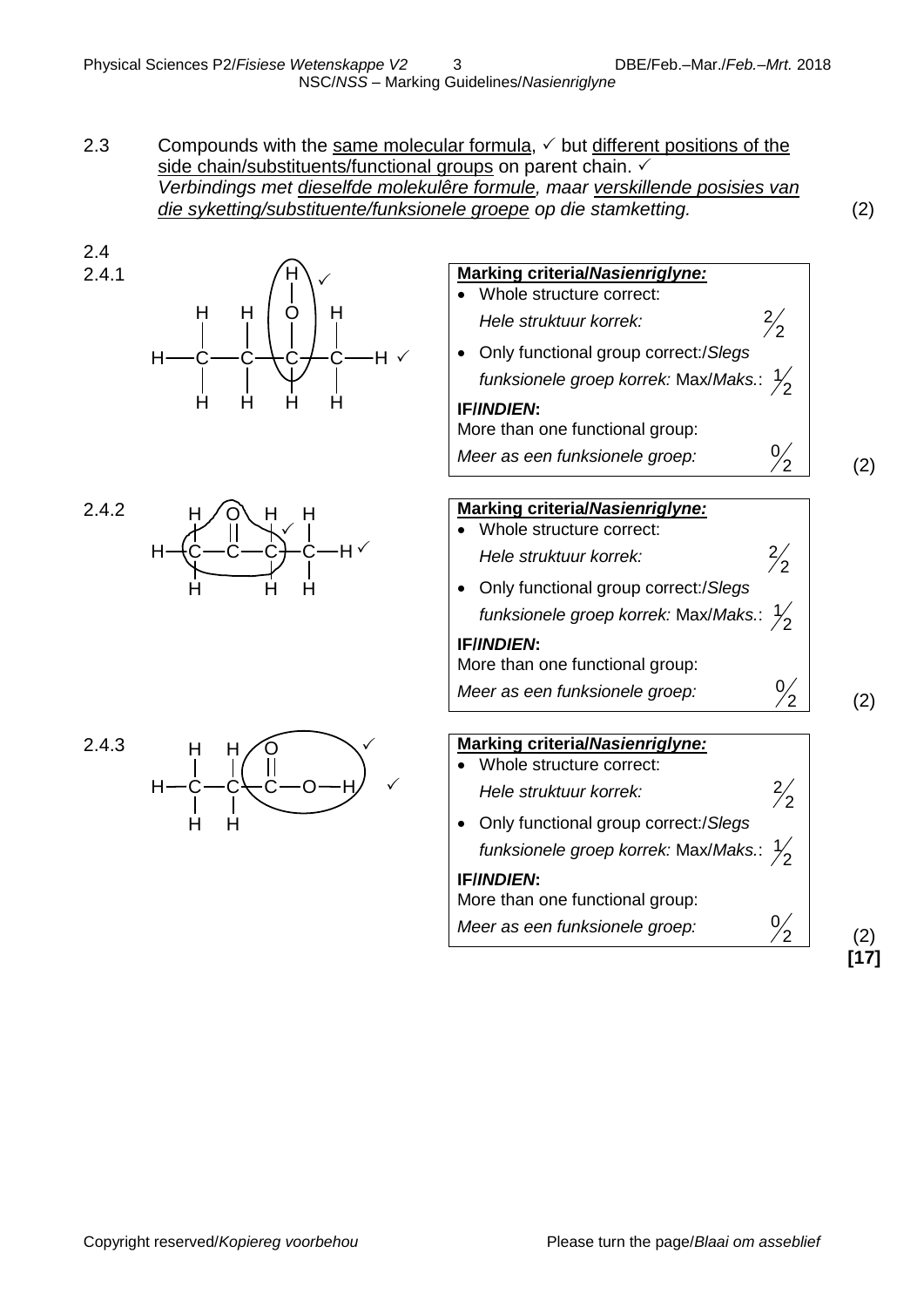#### **QUESTION 3/***VRAAG 3*

| 3.1          | 150 kPa √                                                                                                                                                                                                                                                                                                                                                                                                                                                                                                                                                                                                                                                                                                                                                                                                                                                                                                                                                                                                                                                                                                                                                                                                                                                                           | (1) |
|--------------|-------------------------------------------------------------------------------------------------------------------------------------------------------------------------------------------------------------------------------------------------------------------------------------------------------------------------------------------------------------------------------------------------------------------------------------------------------------------------------------------------------------------------------------------------------------------------------------------------------------------------------------------------------------------------------------------------------------------------------------------------------------------------------------------------------------------------------------------------------------------------------------------------------------------------------------------------------------------------------------------------------------------------------------------------------------------------------------------------------------------------------------------------------------------------------------------------------------------------------------------------------------------------------------|-----|
| 3.2<br>3.2.1 | The temperature at which the vapour pressure equals atmospheric/external<br>pressure. $\checkmark\checkmark$ (2 or 0)<br>Die temperatuur waar die dampdruk gelyk is aan atmosferiese/eksterne druk.                                                                                                                                                                                                                                                                                                                                                                                                                                                                                                                                                                                                                                                                                                                                                                                                                                                                                                                                                                                                                                                                                 | (2) |
| 3.2.2        | 55 °C √                                                                                                                                                                                                                                                                                                                                                                                                                                                                                                                                                                                                                                                                                                                                                                                                                                                                                                                                                                                                                                                                                                                                                                                                                                                                             | (1) |
| 3.3<br>3.3.1 | $Z \checkmark$                                                                                                                                                                                                                                                                                                                                                                                                                                                                                                                                                                                                                                                                                                                                                                                                                                                                                                                                                                                                                                                                                                                                                                                                                                                                      | (1) |
| 3.3.2        | Carboxylic acids have, in addition to London forces and dipole-dipole<br>$\bullet$<br>forces, two sites for hydrogen bonding between molecules. ✓<br>Karboksielsure het, in toevoeging tot Londonkragte en dipool-<br>dipoolkragte, twee punte vir waterstofbinding tussen molekule.<br>OR/OF<br>Carboxylic acids can form dimers due to strong hydrogen bonding<br>between molecules.<br>Karboksielsure kan dimere vorm as gevolg van sterk waterstofbindings<br>tussen molekule.<br>Alcohols have, in addition to London forces and dipole-dipole forces, one<br>$\bullet$<br>site for hydrogen bonding between molecules.<br>Alkohole het, in toevoeging tot Londonkragte en dipool-dipoolkragte, een<br>punt vir waterstofbinding tussen molekule.<br>Ketones has, in addition to London forces, dipole-dipole forces between<br>$\bullet$<br>molecules. √<br>Ketone het, in toevoeging tot Londonkragte, dipool-dipoolkragte tussen<br>molekule.<br>Intermolecular forces in carboxylic acids is the strongest./Most energy<br>$\bullet$<br>needed to overcome/break intermolecular forces in ethanoic acid. ✓<br>Intermolekulêre kragte in karboksielsure is die sterkste./Die meeste<br>energie word benodig om intermolekulêre kragte in karboksielsure te<br>oorkom/breek. | (4) |
| 3.3.3        | Propanone/Propanoon V                                                                                                                                                                                                                                                                                                                                                                                                                                                                                                                                                                                                                                                                                                                                                                                                                                                                                                                                                                                                                                                                                                                                                                                                                                                               |     |
|              | OR/OF<br>Propan-2-one/Propan-2-oon                                                                                                                                                                                                                                                                                                                                                                                                                                                                                                                                                                                                                                                                                                                                                                                                                                                                                                                                                                                                                                                                                                                                                                                                                                                  |     |

**OR/***OF*

2-propanone/2-p*ropanoon* (1)

**[10]**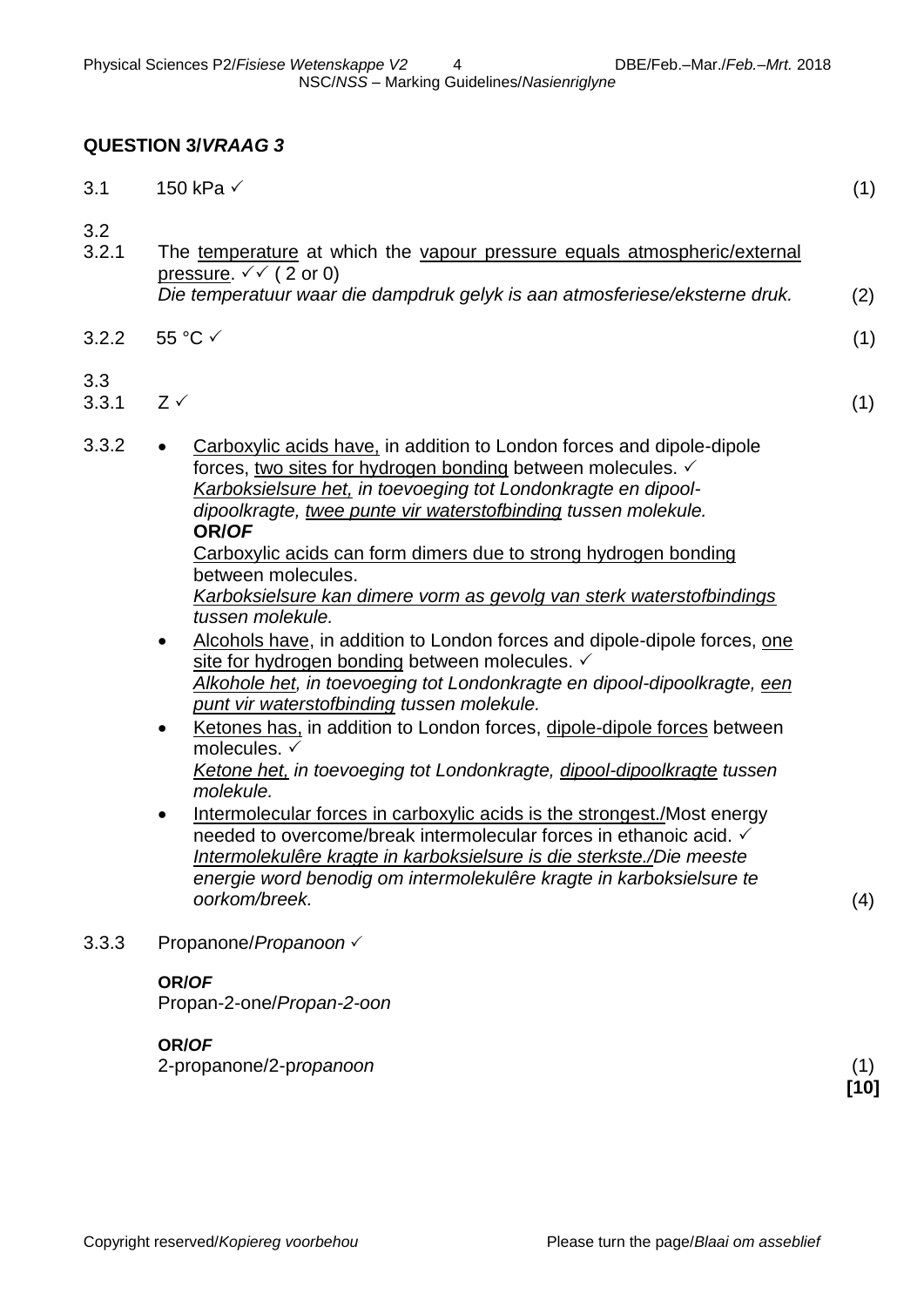## **QUESTION 4/***VRAAG 4*

| 4.1          | The chemical process in which longer chain hydrocarbon molecules are<br>broken down ✓ to shorter more useful molecules. ✓<br>Die chemiese proses waarin langer ketting koolwaterstofmolekule afgebreek<br>word in korter meer bruikbare molekule.                                                | (2)                  |
|--------------|--------------------------------------------------------------------------------------------------------------------------------------------------------------------------------------------------------------------------------------------------------------------------------------------------|----------------------|
| 4.2<br>4.2.1 | III $\checkmark$                                                                                                                                                                                                                                                                                 | (1)                  |
| 4.2.2        | $II \checkmark$                                                                                                                                                                                                                                                                                  | (1)                  |
| 4.2.3        | $I \checkmark$                                                                                                                                                                                                                                                                                   | (1)                  |
| 4.3<br>4.3.1 | Heat/Light / UV light $\checkmark$<br>Hitte/Lig/UV Lig                                                                                                                                                                                                                                           | (1)                  |
| 4.3.2        | P or/of $S \vee$                                                                                                                                                                                                                                                                                 | (1)                  |
| 4.3.3        | Ethene/Eteen $\checkmark$                                                                                                                                                                                                                                                                        | (1)                  |
| 4.3.4        | (Correct Structural formula/Korrekte struktuurformule: $\frac{1}{2}$ )<br>$C_8H_{18}$ $\checkmark$                                                                                                                                                                                               | (2)                  |
| 4.3.5        | <b>Marking criteria/Nasienriglyne:</b><br>H.<br>H<br>н<br>н<br>Whole structure correct:<br>Hele struktuur korrek:<br>4 C atoms in chain:/4 C-atome in<br>Н<br>H<br>H<br>H<br>Max/Maks.: $\frac{1}{2}$<br>ketting:<br>Correct condensed formula/Korrekte<br>gekondenseerde formule: $\frac{1}{2}$ | $\frac{2}{2}$<br>(2) |
| 4.3.6        | <b>Marking criteria/Nasienriglyne:</b><br>Whole structure of alkene/haloalkane correct:<br>$\frac{2}{2}$<br>Hele struktuur van alkeen/haloalkaan korrek:                                                                                                                                         |                      |

 Only functional group correct/*Slegs funksionele groep korrek:* Correct condensed structure/*Korrekte gekondenseerde struktuur*:

 $CH<sub>3</sub>CH=CHCH<sub>3</sub>$ 

(2) **[14]**

2 1

> 2 1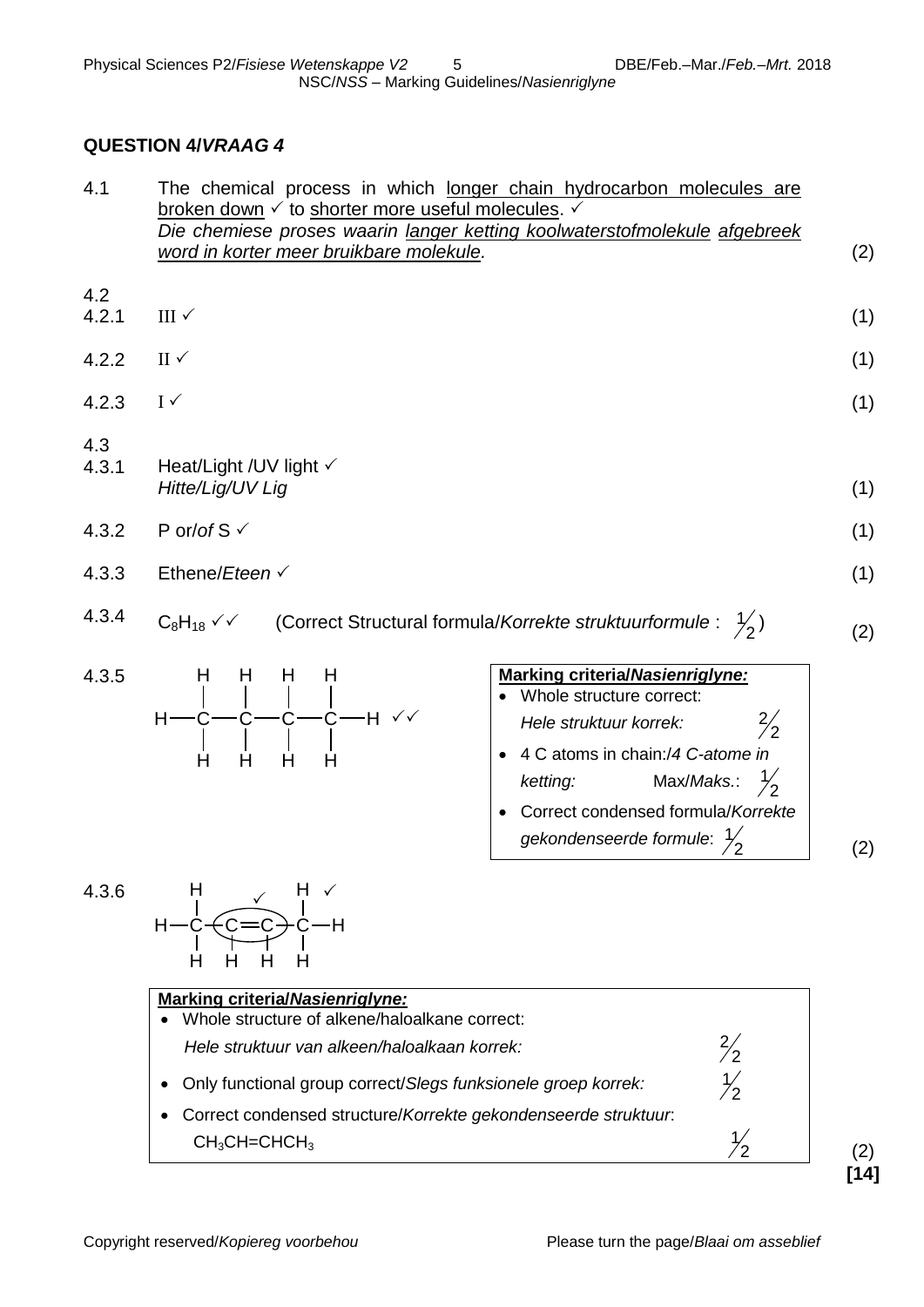NSC/*NSS* – Marking Guidelines/*Nasienriglyne*

# **QUESTION 5/***VRAAG 5*

## 5.1 **ONLY ANY ONE OF/***SLEGS ENIGE EEN VAN***:**

- Change in concentration  $\checkmark$  of a reactant/product per unit time.  $\checkmark$ *Verandering in konsentrasie van reaktanse/produkte per eenheidtyd.*
- *Rate of change in concentration. Tempo van verandering in konsentrasie.*
- *Change in amount/number of moles/volume/mass of products/reactants per (unit) time./Verandering in hoeveelheid/getal mol/volume/massa van produkte/reaktanse per (eenheid)tyd.*
- *Amount/number of moles/volume/mass of products formed OR reactants used per (unit) time./Hoeveelheid/getal mol/volume/massa van produkte gevorm OF reaktanse gebruik per (eenheid)tyd.* (2)
- 5.2 More than/*Groter as* **Accept/***Aanvaar* Equal to/*Gelyk aan* (1)

(3)

## 5.3 **Graph of average reaction rate versus volume of Na2S2O3(aq)** *Grafiek van gemiddelde reaksietempo teenoor volume Na2S2O3(aq)*



Straight line drawn./*Reguitlyn getrek.*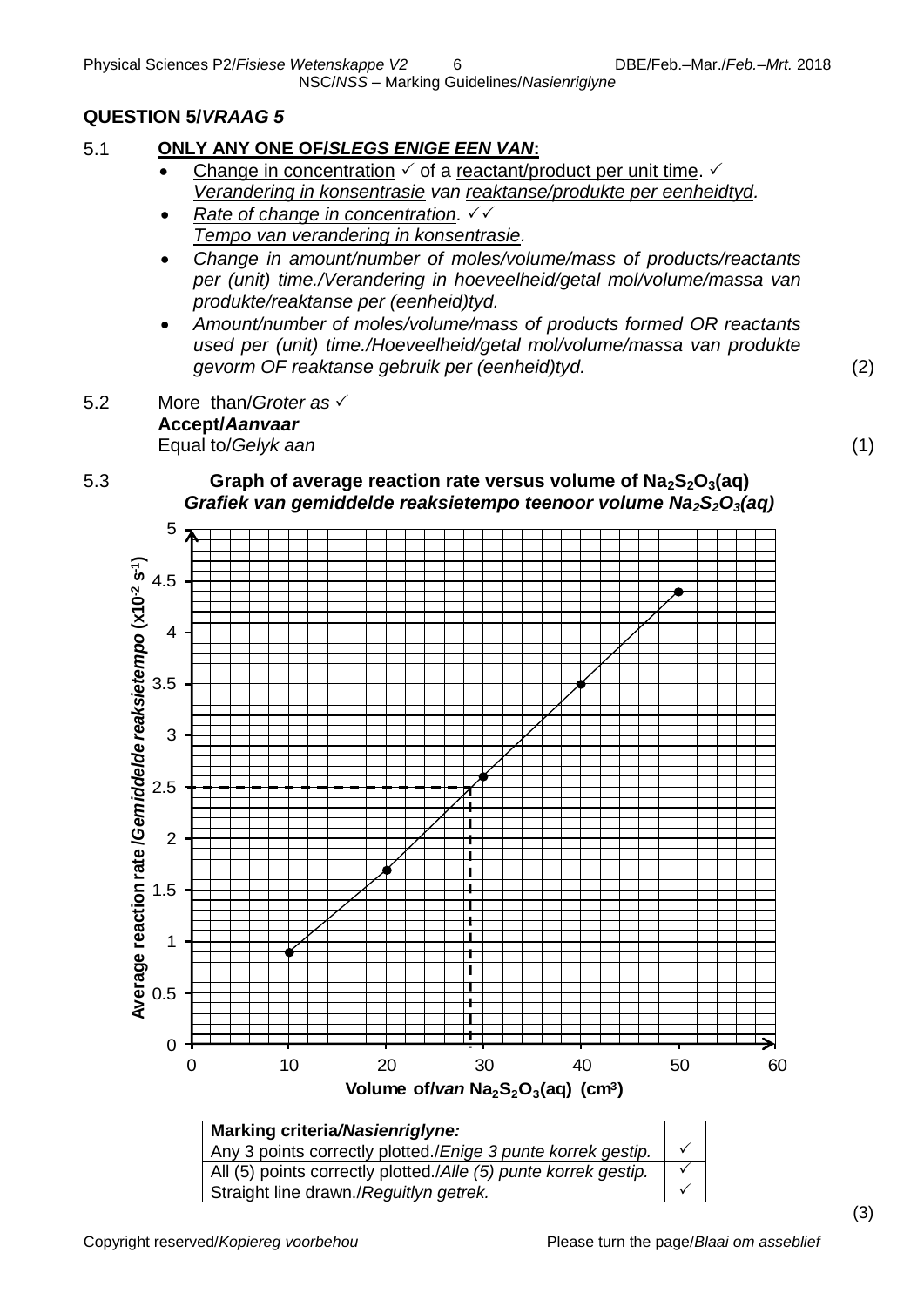Physical Sciences P2/*Fisiese Wetenskappe V2* 7 DBE/Feb.–Mar./*Feb.–Mrt.* 2018

NSC/*NSS* – Marking Guidelines/*Nasienriglyne*

| Marking criteria/Nasienriglyne:                                                                                                                             |                                                                                                                                   |
|-------------------------------------------------------------------------------------------------------------------------------------------------------------|-----------------------------------------------------------------------------------------------------------------------------------|
| y axis/y-as: 2,5 x 10 <sup>-2</sup> s <sup>-1</sup> $\checkmark$                                                                                            |                                                                                                                                   |
| Dotted line drawn from the y-axis to the x-axis as shown. $\checkmark$                                                                                      |                                                                                                                                   |
| Stippellyn getrek van y-as na x-as soos getoon.                                                                                                             |                                                                                                                                   |
| V = 28 to 30 cm <sup>3</sup> $\sqrt{ }$                                                                                                                     |                                                                                                                                   |
| Criteria for conclusion/Riglyne vir gevolgtrekking:                                                                                                         |                                                                                                                                   |
| Dependent and independent variables correctly identified.                                                                                                   | $\checkmark$                                                                                                                      |
| Afhanklike en onafhanklike veranderlikes korrek geïdentifiseer.                                                                                             |                                                                                                                                   |
|                                                                                                                                                             | Relationship between the independent and dependent variables correctly                                                            |
| stated./Verwantskap tussen die afhanklike en onafhanklike veranderlikes                                                                                     | $\checkmark$                                                                                                                      |
| korrek genoem.                                                                                                                                              |                                                                                                                                   |
| <b>Examples/Voorbeelde:</b><br>Reaction<br>rate<br><b>of</b><br>reaction                                                                                    | with<br>increases<br>an<br>in.                                                                                                    |
| concentration/volume of sodium thiosulphate.                                                                                                                | increase                                                                                                                          |
|                                                                                                                                                             | Reaksietempo neem toe met 'n toename in konsentrasie/volume van                                                                   |
| natriumtiosulfaat.                                                                                                                                          |                                                                                                                                   |
| $\bullet$                                                                                                                                                   | Reaction rate decreases with a decrease in concentration/volume of                                                                |
| sodium thiosulphate.                                                                                                                                        |                                                                                                                                   |
|                                                                                                                                                             | Reaksietempo neem af met 'n afname in konsentrasie/volume van                                                                     |
| natriumtiosulfaat.                                                                                                                                          |                                                                                                                                   |
| $\bullet$                                                                                                                                                   | Reaction rate is (directly) proportional to concentration/volume of sodium                                                        |
| thiosulphate.<br>Reaksietempo is (direk)                                                                                                                    | eweredig aan konsentrasie/volume<br>van                                                                                           |
| natriumtiosulfaat.                                                                                                                                          |                                                                                                                                   |
|                                                                                                                                                             |                                                                                                                                   |
| More( $Na2S2O3$ ) particles per unit volume. $\checkmark$<br>$\bullet$<br>Meer Na <sub>2</sub> S <sub>2</sub> O <sub>3</sub> -deeltjies per eenheid volume. |                                                                                                                                   |
| $\bullet$                                                                                                                                                   | More effective collisions per unit time./Higher frequency of effective                                                            |
| collisions. ✓                                                                                                                                               |                                                                                                                                   |
|                                                                                                                                                             | Meer effektiewe botsings per eenheid tyd./Hoër frekwensie van effektiewe                                                          |
| botsings.                                                                                                                                                   |                                                                                                                                   |
| Increase in reaction rate./Toename in reaksietempo. ✓                                                                                                       |                                                                                                                                   |
| <b>OPTION 1/OPSIE 1</b>                                                                                                                                     | <b>Marking criteria/Nasienriglyne:</b>                                                                                            |
|                                                                                                                                                             | Substitute/ <i>Vervang</i> 32 in n = $\frac{m}{n}$ $\checkmark$                                                                   |
| $n(S)$ <sub>produced/gevorm</sub> = $\frac{111}{M}$                                                                                                         |                                                                                                                                   |
|                                                                                                                                                             | Use ratio/Gebruik verhouding:                                                                                                     |
| $=\frac{1,62}{32}$                                                                                                                                          | $Na2S2O3: S = 1 : 1 \checkmark$                                                                                                   |
| $= 0.0506$ mol                                                                                                                                              | Substitute/ <i>Vervang</i> 158 in n = $\frac{m}{M}$ $\checkmark$                                                                  |
|                                                                                                                                                             |                                                                                                                                   |
| $n(Na_2S_2O_3) = n(S) = 0,0506$ mol $\checkmark$                                                                                                            | Final answer/Finale antwoord:<br>7,90 to/tot 8,06 g $\checkmark$                                                                  |
|                                                                                                                                                             |                                                                                                                                   |
| $n(Na_2S_2O_3) = \frac{m}{M}$                                                                                                                               | <b>OPTION 2/OPSIE 2</b><br>158 g $\checkmark$ Na <sub>2</sub> S <sub>2</sub> O <sub>3</sub> $\longrightarrow$ 32 g $\checkmark$ S |
|                                                                                                                                                             | $\therefore x \longrightarrow 1,62 \text{ g S}$                                                                                   |
| $0,0506 = \frac{m}{158}$                                                                                                                                    |                                                                                                                                   |
|                                                                                                                                                             | $x = \frac{158 \times 1,62}{32} = 7,99 \text{ g}^{\checkmark}$                                                                    |
|                                                                                                                                                             |                                                                                                                                   |
| ∴ m(Na <sub>2</sub> S <sub>2</sub> O <sub>3</sub> ) = 7,99 g $\checkmark$<br>[Range/Gebied: 7,90 to 8,06]                                                   | [Range/ <i>Gebied:</i> 7,90 to 8,06]                                                                                              |

(4) **[18]**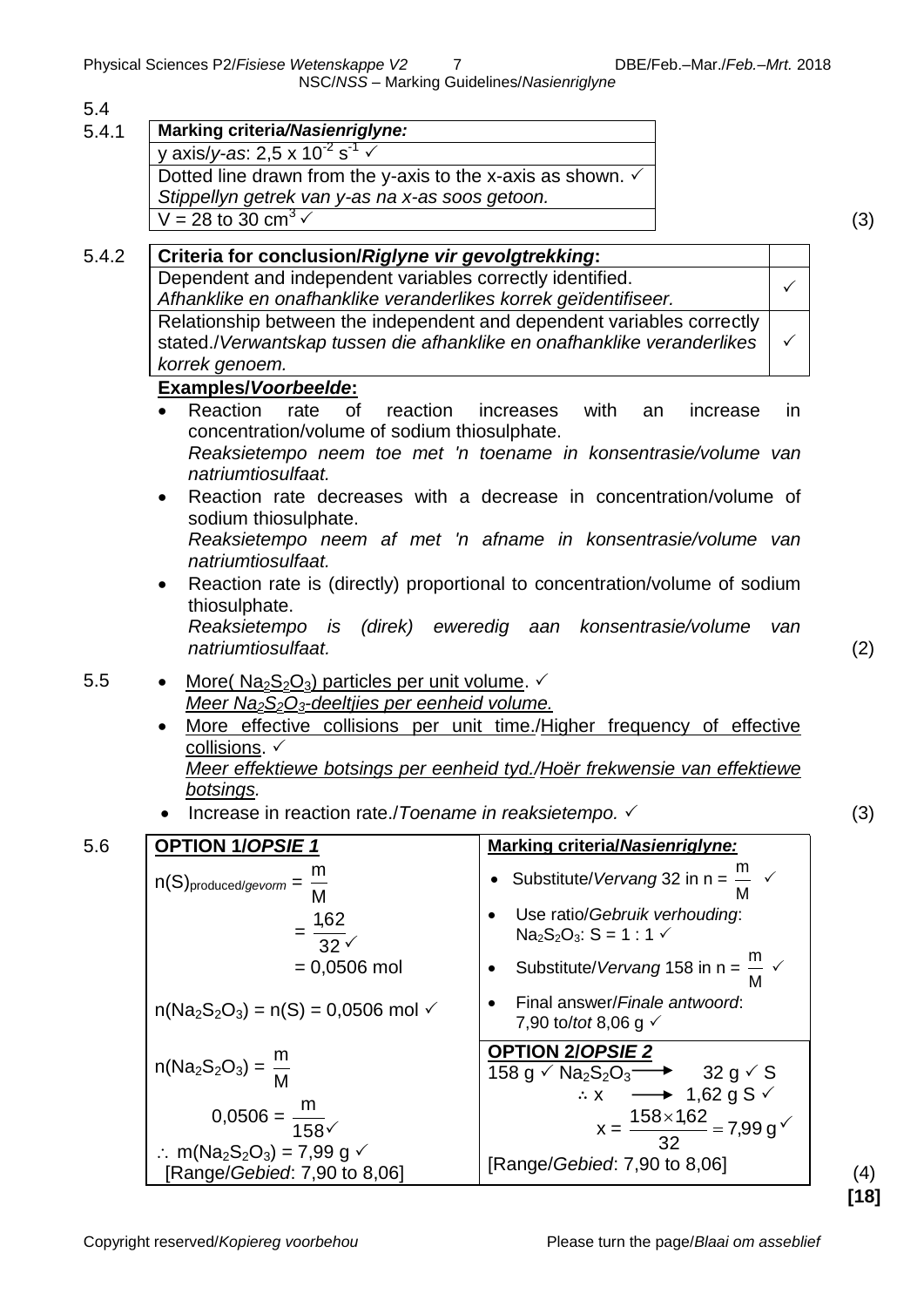## **QUESTION 6/***VRAAG 6*

6.1

6.1.1 When the equilibrium in a closed system is disturbed, the system will reinstate a new equilibrium by favouring the reaction that will oppose the disturbance. √ ✓ *Wanneer die ewewig in 'n geslote sisteem versteur word, stel die sisteem 'n* 

*nuwe ewewig in deur die reaksie wat die versteuring teenwerk, te bevoordeel.* (2)

- 6.1.2 Percentage yield increases with an increase in temperature.  $\checkmark$ *Persentasie opbrengs verhoog met toename in temperatuur.*
	- Forward reaction is favoured.  $\checkmark$ *Voorwaartse reaksie word bevoordeel.*
	- Increase in temperature favours an endothermic reaction.  $\checkmark$ *Toename in temperatuur bevoordeel die endotermiese reaksie.* (3)

6.1.3 When the pressure increases, the reaction that leads to a decrease in the number of moles will be favoured.  $\checkmark\checkmark$ *Wanneer die druk verhoog, word die reaksie wat tot 'n afname in die aantal mol lei, bevoordeel.* 

#### **Accept/***Aanvaar*

When the pressure increases, the yield increases  $\checkmark$  because the equilibrium position shifts to the right.  $\checkmark$ 

*Wanneer die druk toeneem, neem die opbrengs toe omdat die ewewigsposisie na regs skuif.* (2)

6.1.4 I  $\checkmark$  (2)

#### 6.2 **Mark allocation/***Puntetoekenning*

- Substitution of/*Vervanging van 36,5 g∙mol<sup>1</sup> in* n = M  $\frac{m}{\cdots}$ .  $\checkmark$
- Change/*Verandering* n(HCℓ) = initial/*aanvanklik* equilibrium/*ewewig.*
- USING ratio/*GEBRUIK verhouding:* 4 : 1 : 2 : 2
- Equilibrium: n(O<sub>2</sub>) & n(H<sub>2</sub>O) & n(Cl<sub>2</sub>) = initial ± change  $\checkmark$ *Ewewig: : n(O2) & n(H2O) & n(Cℓ2) = aanvanklik ± verandering*
- Divide by volume/*Gedeel deur volume* (0,2 dm<sup>3</sup>)  $\checkmark$
- Correct K<sub>c</sub> expression (formulae in square brackets).  $\checkmark$ *Korrekte K<sup>c</sup> -uitdrukking (formules tussen vierkanthakies).*
- Substitution of reactant concentrations/*Vervanging van reaktanskonsentrasies. √*
- Substitution of product concentrations./*Vervanging van produkkonsentrasies.*
- Final answer/*Finale antwoord:* 13,966 to/*tot* 18,72 Range/*Gebied:* 13,966 to/*tot* 18,72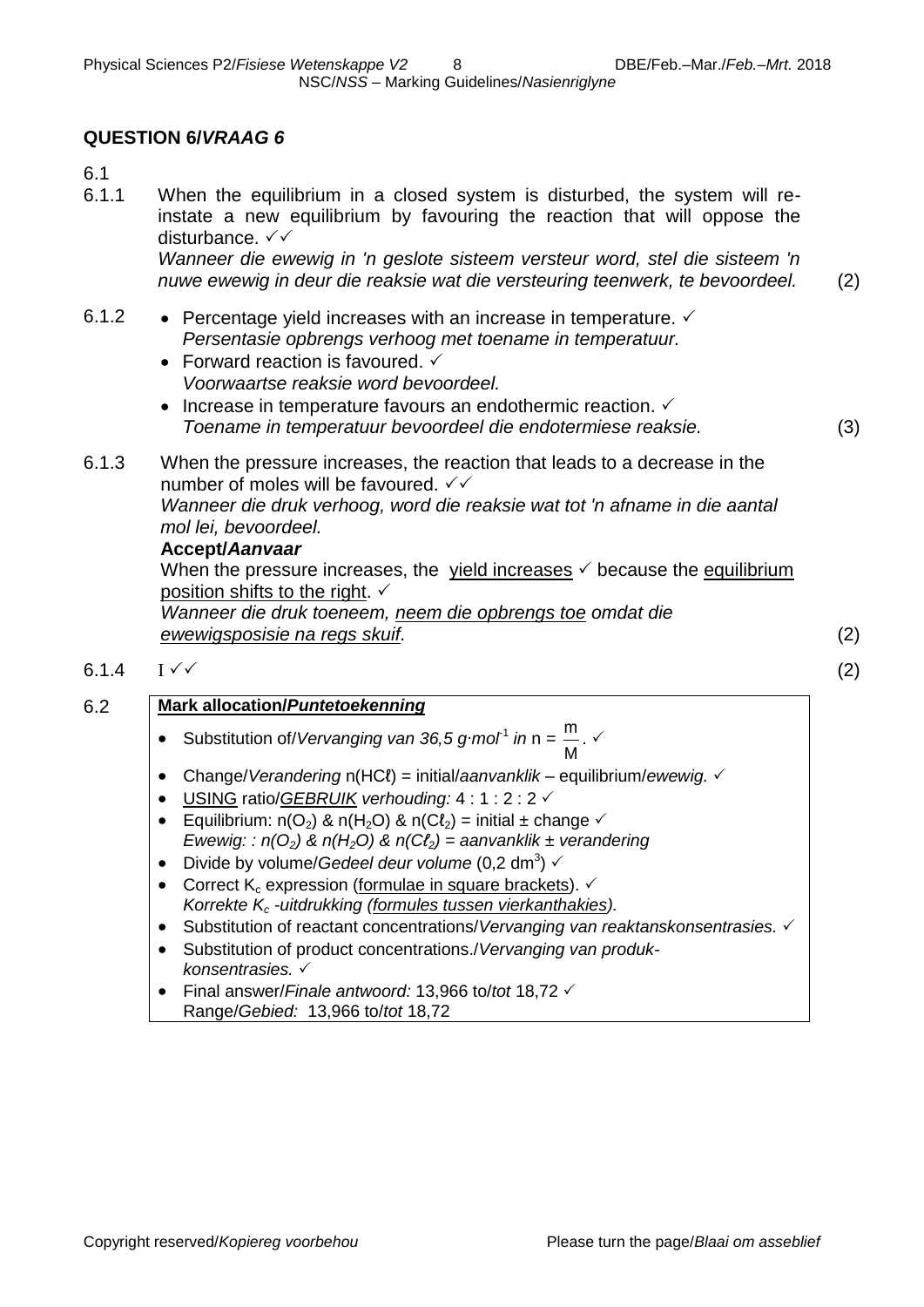## **OPTION 1/***OPSIE 1*

|                                                                                                                                                                                                                                                                   | <b>HCl</b>                               | O <sub>2</sub> | Cl <sub>2</sub> | H <sub>2</sub> O |                                          |  |  |
|-------------------------------------------------------------------------------------------------------------------------------------------------------------------------------------------------------------------------------------------------------------------|------------------------------------------|----------------|-----------------|------------------|------------------------------------------|--|--|
| Initial quantity/Aanvangs-<br>hoeveelheid (mol)                                                                                                                                                                                                                   | 0,2                                      | 0,11           | $\overline{0}$  | $\Omega$         |                                          |  |  |
| Change/Verandering (mol)                                                                                                                                                                                                                                          | $0,15 \checkmark$                        | 0,0375         | 0,075           | 0,075            | ratio $\checkmark$<br>verhouding         |  |  |
| Quantity at equilibrium<br>Hoeveelheid by ewewig<br>(mol)                                                                                                                                                                                                         | $\frac{1,825}{36,5}$ = 0,05 $\checkmark$ | (0,0725)       | 0,075           | 0,075            |                                          |  |  |
| Equilibrium<br>concentration/Ewewigskon<br>sentrasie (mol·dm $3)$                                                                                                                                                                                                 | 0,25                                     | 0,3625         | 0,375           | 0,375            | Divide by $0,2\sqrt{ }$<br>Deel deur 0,2 |  |  |
| $K_c = \frac{[C\ell_2]^2 [H_2 O]^2}{[HC\ell]^4 [O_2]} \sqrt{\frac{(0,375)^2 (0,375)^2 \sqrt{\frac{2}{\ell_2}}}{(0.25)^4 (0.3625)}}$ = 13,97                                                                                                                       |                                          |                |                 |                  |                                          |  |  |
| No $K_c$ expression, correct substitution/Geen $K_c$ -uitdrukking, korrekte vervanging:<br>Max./Maks. $\frac{8}{9}$                                                                                                                                               |                                          |                |                 |                  |                                          |  |  |
| Wrong K <sub>c</sub> expression/Verkeerde K <sub>c</sub> -uitdrukking: Max./Maks. $\frac{5}{9}$                                                                                                                                                                   |                                          |                |                 |                  | (9)                                      |  |  |
| <u>OPTION 2/OPSIE 2:</u><br>$n(HCl)$ <sub>equilibrium/ewewig</sub> = $\frac{m}{M}$ = $\frac{1,825}{36.5}$ = 0,05 mol<br>$n(HC\ell)_{reacted/reager} = 0.2 - 0.05 = 0.15$ mol $\checkmark$                                                                         |                                          |                |                 |                  |                                          |  |  |
| $n(O_2)$ <sub>reacted/reageer</sub> = $\frac{1}{4}n(HCl)$ <sub>reacted/reageer</sub> = $\frac{1}{4} \times 0,15 = 0,0375$ mol<br>$n(C\ell_2)_{\text{formed/gevorm}} = \frac{1}{2}n(HC\ell)_{\text{reacted/reager}} = \frac{1}{2} \times 0.15 = 0.075 \text{ mol}$ |                                          |                |                 |                  |                                          |  |  |

 $n(C_{2})$ formed/*gevorm* = ½ $n(HCl)$ reacted/*reageer* = ½ x 0,15 = 0,075 mol  $n(H_2O)$ formed/gevorm = 1/2 $n(HCl)$ reacted/reageer = 1/2 x 0,15 = 0,075 mol  $\int$ 

$$
n(O2)equilibrium/ewewig = 0,11 - 0,0375 = 0,0725 moln(C2)equilibrium/ewewig = n(H2O)equilibrium/ewewig = 0,075 mol
$$

$$
c(O_2)_{\text{equilibrium/ewewig}} = \frac{n}{V} = \frac{0.0375}{0.2} = 0.3625 \text{ mol} \cdot \text{dm}^{-3}
$$

$$
c(C\ell_2)_{\text{equilibrium/ewewig}} = c(H_2O)_{\text{equilibrium/ewewig}} = \frac{n}{V}
$$

Divide by/ *deel deur* 0,2

$$
= \frac{0.075}{0.2} = 0.375 \text{ mol} \cdot \text{dm}^{-3}
$$

$$
K_{c} = \frac{[H_{2}O]^{2}[C\ell_{2}]^{2}}{[HC\ell]^{4}[O_{2}]} \checkmark = \frac{(0,375)^{2}(0,375)^{2}\checkmark}{(0,25)^{4}(0,3625)\checkmark} = 13,97 \checkmark
$$

No K<sub>c</sub> expression, correct substitution/*Geen K<sub>c</sub> -uitdrukking*, *korrekte substitusie*: Max./*Maks.*  9 8

V

Wrong K<sub>c</sub> expression/*Verkeerde K<sub>c</sub>*-uitdrukking: Max./*Maks.* 9 5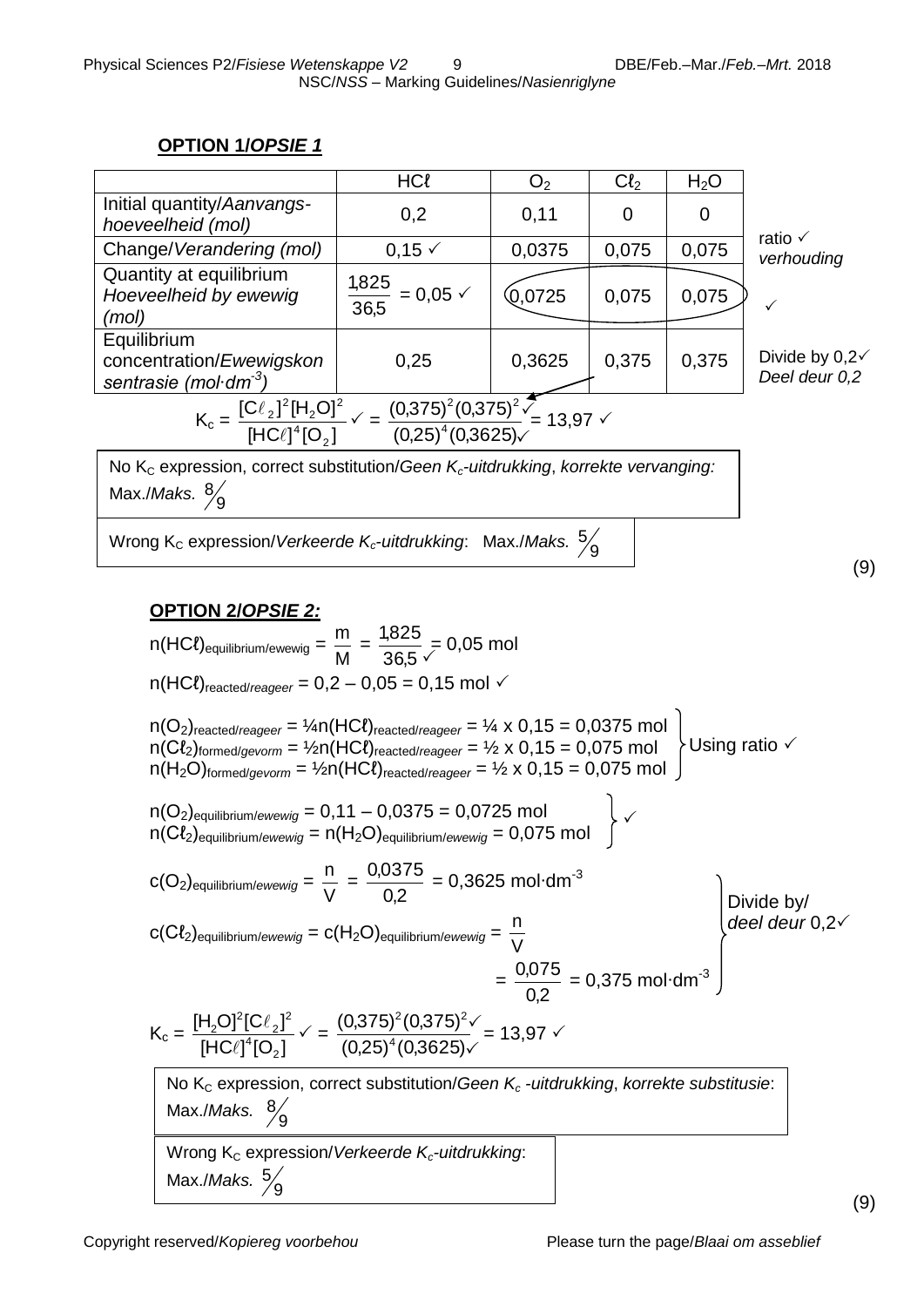NSC/*NSS* – Marking Guidelines/*Nasienriglyne*

#### **CALCULATIONS USING CONCENTRATIONS** *BEREKENINGE WAT KONSENTRASIES GEBRUIK*

#### **Mark allocation/***Puntetoekenning*

- Substitution of/*Vervanging van 36,5 g∙mol*-1 n *=*  M m<br> $\frac{m}{\sqrt{2}}$ .  $\checkmark$
- Initial concentration of reactants/*Aanvanklike konsentrasie van reaktanse*: c(HCℓ) = 1,0 & c(O<sub>2</sub>) = 0,55 mol⋅dm<sup>-3</sup>  $\checkmark$
- Change:  $c(HC\ell) = 0.75$  mol⋅dm<sup>-3</sup> (initial equilibrium)  $\checkmark$ *Verandering: c(HCℓ) = 0,75* mol∙dm-3 *(aanvanklik – ewewig)*
- USING ratio/*GEBRUIK verhouding:* 4 : 1 : 2 : 2
- $\bullet$  Equilibrium/*Ewewig*: c(H<sub>2</sub>O) = c(Cl<sub>2</sub>) = 0,3625 mol⋅dm<sup>-3</sup> (initial+change) and c(O<sub>2</sub>) = 0,3625 mol⋅dm<sup>-3</sup> (initial – change)  $\checkmark$ *Ewewig*:  $c(H_2O) = c(Cl_2) = 0,3625 \text{ mol} \cdot \text{dm}^3$  (*aanvanklik* + *verandering*) en  $c(O_2)$  = 0,0,3625 mol∙dm-3 *(aanvanklik – verandering)*
- Correct  $K_c$  expression (formulae in square brackets).  $\checkmark$ *Korrekte K<sup>c</sup> -uitdrukking (formules tussen vierkanthakies).*
- Substitution of reactant concentrations./*Vervanging van reaktanskonsentrasies.*
- Substitution of product concentrations./*Vervanging van produkkonsentrasies. √*
- Final answer/*Finale antwoord*: 13,97 Range/*Gebied:* 13,966 to/*tot* 18,72

## **OPTION 3/***OPSIE 3*

$$
n(HCl)_{\text{equilibrium/ewewig}} = \frac{m}{M}
$$
  
= 
$$
\frac{1,825}{36,5} \checkmark
$$
  
= 0,05 mol

|                                                                             | <b>HCl</b>        | O <sub>2</sub> | H <sub>2</sub> O | Cl <sub>2</sub> |                                             |
|-----------------------------------------------------------------------------|-------------------|----------------|------------------|-----------------|---------------------------------------------|
| Initial concentration/<br>Aanvangskonsentrasie<br>(mol $\cdot$ dm $^{-3}$ ) | $1,0 \checkmark$  | 0,55           | 0                | 0               | Divide by 0,2 $\checkmark$<br>Deel deur 0,2 |
| Change in concentration<br>Verandering in<br>konsentrasie (mol·dm $^{-3}$ ) | $0,75 \checkmark$ | 0,1875         | 0,375            | 0,375           | ratio √<br>verhouding                       |
| Equilibrium concentration<br>Ewewigskonsentrasie<br>$(mol·dm-3)$            | 0,25              | 0,3625         | 0,375            | 0,375           |                                             |

$$
K_c = \frac{[C\ell_2]^2 [H_2 O]^2}{[H C \ell]^4 [O_2]} \checkmark = \frac{(0,375)^2 (0,375)^2 \checkmark}{(0,25)^4 (0,3625) \checkmark} = 13,97 \checkmark
$$

No K<sub>c</sub> expression, correct substitution/*Geen K<sub>c</sub> -uitdrukking*, *korrekte substitusie*: Max./*Maks.*  9 8

Wrong K<sub>c</sub> expression/*Verkeerde K<sub>c</sub>-uitdrukking*:

Max./*Maks.* 9 5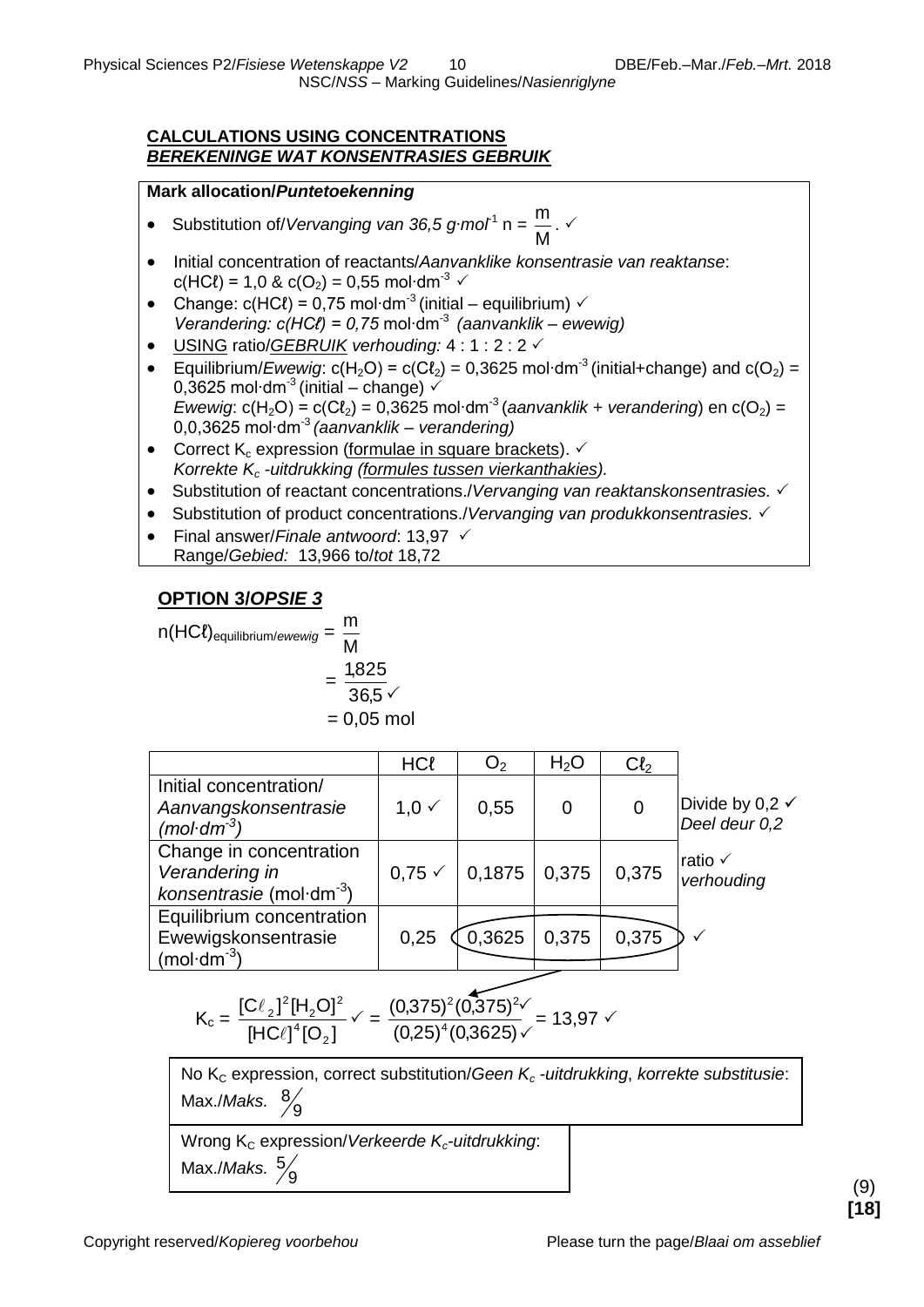## **QUESTION 7/***VRAAG 7*

| <b>Marking Criteria/Nasienriglyne</b>                                              |     |
|------------------------------------------------------------------------------------|-----|
| Strong/Sterk √<br>Completely ionised (in water)./Volledig geïoniseer (in water). ✓ | (2) |
| $H_2O \vee$<br>$HSO4-$                                                             | (2) |
|                                                                                    |     |

 Formula/*Formule:* b a a ^ <code>vb</code> <u>a ^ <code>v</code>a</u> n n  $c_a \times V$  $\frac{c_a \times V_a}{V}$  =  $\times$  $\frac{v}{v} \times V_{a} = \frac{n_{a}}{v}$ V  $c = \frac{n}{v}$  Substitute/*Vervang* 0,15 x 24 **OR/***OF* 0,15 x 0,024  $\bullet$  Use/*Gebruik* 26 cm<sup>3</sup> OR/*OF* 0,026 dm<sup>3</sup>  $\checkmark$  Use mole ratio/*Gebruik molverhouding*: 1:2 • Final answer/*Finale antwoord:* 0,28 mol∙dm<sup>-3</sup>  $\checkmark$  $(0.2769...$  mol·dm<sup>-3</sup>) **OPTION 1/***OPSIE 1* b a a ^ <code>v</code>b a ^ ∨a n n  $\mathsf{c}_{\scriptscriptstyle{\mathsf{a}}} \times \mathsf{V}_{\scriptscriptstyle{\mathsf{p}}}$  $\frac{c_a \times V_a}{V}$  =  $\times$  $\frac{d \times V_a}{dt} = \frac{n_a}{t}$   $\checkmark$ 2 1  $\rm c_{\rm b} \times 26$  $0,15 \times 24$ b  $\equiv$  $\times$  $\times$ c(NaOH) =  $0,28$  mol⋅dm<sup>-3</sup>  $\checkmark$ **OPTION 2/***OPSIE 2*  $n(H_2SO_4) = cV$   $\checkmark$  $= (0,15)(0,024)$   $\checkmark$  $= 3.6 \times 10^{-3}$  mol n(NaOH) =2(3,6 x 10 -3 )  $= 7.2 \times 10^{-3}$  mol  $0,026\sqrt{}$  $7,2 \times 10^{-3}$ V  $c = \frac{n}{n}$  $=$  $= 0,28 \text{ mol} \cdot \text{dm}^{-3} \checkmark$  (5)  $\checkmark$  $\checkmark$  $\checkmark$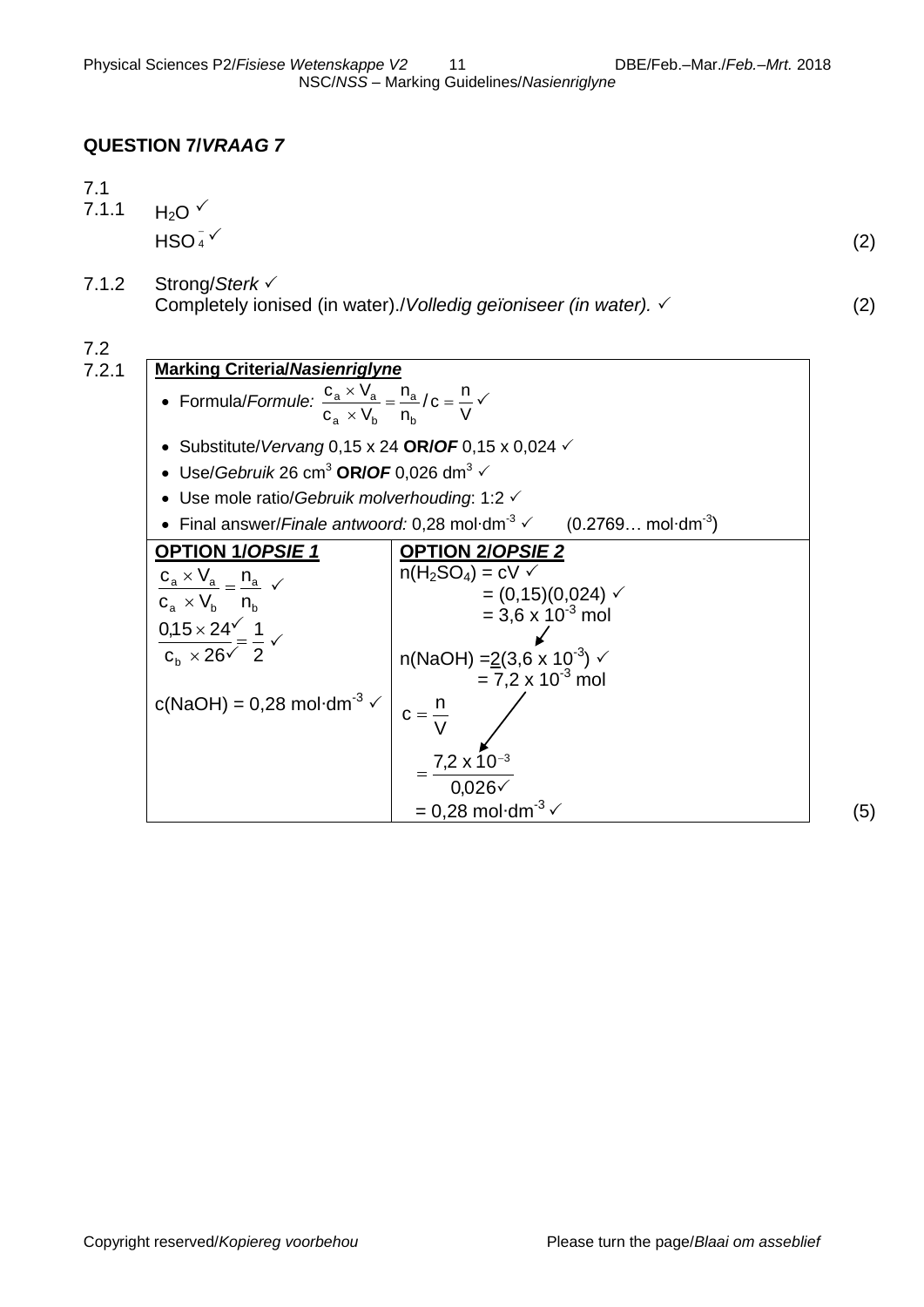

(8) **[17]**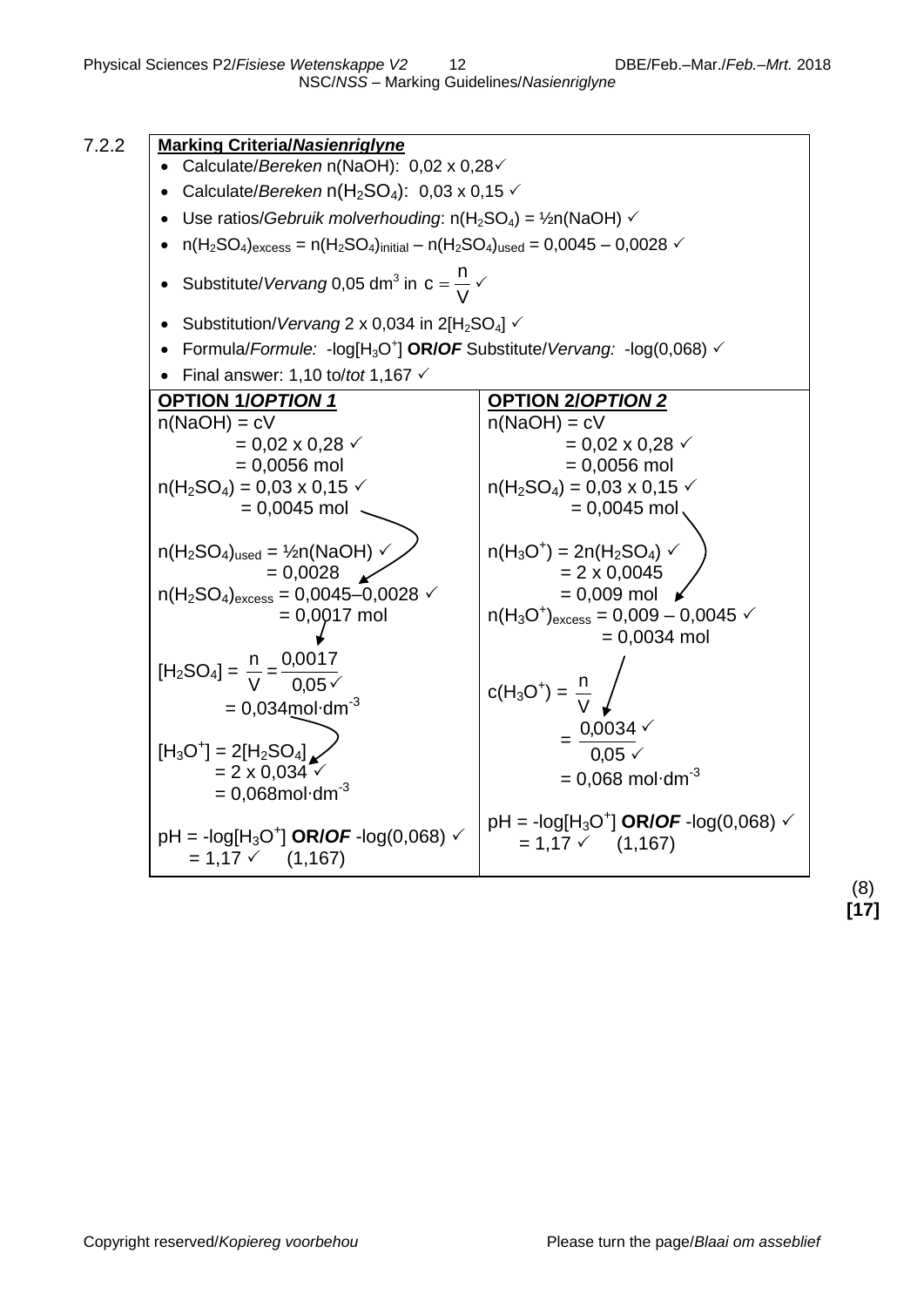## **QUESTION 8/***VRAAG 8*

- 8.1
- 8.1.1 A substance that loses/donates electrons./*'n Stof wat elektrone verloor/skenk*.  $\checkmark$  (2 or 0) (2)
- $8.1.2$  Platinum/Pt  $\checkmark$  (1)
- 8.1.3  $\text{Sn}^{2+}(\text{aq})/\text{tin(II)}$  ions/*tin(II)-ione*  $\checkmark$  (1)
- 8.1.4 Pt  $| \text{Sn}^{2+}(\text{aq})$  , Sn<sup>4+</sup>(aq)  $| \text{Ag}^{+}(\text{aq}) |$  Ag(s)  $\checkmark$

#### **OR/***OF*

<u>Pt| Sn<sup>2+</sup>(1 mol·dm<sup>-3</sup>) ,Sn <sup>4+</sup> (1 mol·dm<sup>-3</sup>) || Ag<sup>+</sup> (1 mol·dm<sup>-3</sup>) | Ag(s)</u>

# **ACCEPT/***AANVAAR*

Pt| Sn<sup>2+</sup> | Sn <sup>4+</sup>  $\parallel$  Ag<sup>+</sup>  $\vert$  Ag  $\vert$  (3)

| 8.1.5 | <b>OPTION 1/OPSIE 1</b><br>$E_{cell}^{\theta} = E_{reduction}^{\theta} - E_{oxidation}^{\theta}$<br>$= +0.80 \times - (+0.15) \times$<br>$= 0.65 V \checkmark$ | Notes/Aantekeninge<br>• Accept any other correct formula from the<br>data sheet./Aanvaar enige ander korrekte<br>formule vanaf gegewensblad.<br>• Any other formula using unconventional<br>abbreviations, e.g. $E^{\circ}{}_{cell} = E^{\circ}{}_{OA} - E^{\circ}{}_{RA}$ followed<br>by correct substitutions:/Enige ander formule<br>wat onkonvensionele afkortings gebruik bv.<br>$E^{\circ}_{\text{sel}} = E^{\circ}_{\text{OM}}$ - $E^{\circ}_{\text{RM}}$ gevolg deur korrekte<br>vervangings: Max/Maks: $\frac{3}{4}$ |     |  |
|-------|----------------------------------------------------------------------------------------------------------------------------------------------------------------|-------------------------------------------------------------------------------------------------------------------------------------------------------------------------------------------------------------------------------------------------------------------------------------------------------------------------------------------------------------------------------------------------------------------------------------------------------------------------------------------------------------------------------|-----|--|
|       | <b>OPTION 2/OPSIE 2</b>                                                                                                                                        |                                                                                                                                                                                                                                                                                                                                                                                                                                                                                                                               |     |  |
|       | ЃAg <sup>+</sup> (aq) + e <sup>-</sup> → Ag(s)<br><u>lSn<sup>2+</sup>(aq) → Sn<sup>4+</sup>(aq) + 2e -</u>                                                     | $0,80 \vee \vee$                                                                                                                                                                                                                                                                                                                                                                                                                                                                                                              |     |  |
|       | $2Aq^{+}(aq) + Sn^{2+}(aq) \rightarrow Sn^{4+}(aq) + 2Ag(s)$                                                                                                   | $-0,15$ V $\checkmark$<br>$0.65 V \checkmark$                                                                                                                                                                                                                                                                                                                                                                                                                                                                                 | (4) |  |

8.2

- 8.2.1 Magnesium becomes smaller./Brown solid forms/Mg disappears/eaten away/Mg changes colour.  $\checkmark$ *Magnesium word kleiner./Bruin vaste stof vorm/Mg verdwyn/weggevreet/Mg verander van kleur.* (1)
- 8.2 2 Cu<sup>2+</sup> is a stronger oxidising agent  $\check{\sqrt{}}$  (than Mg<sup>2+</sup>) and will be reduced to  $\check{\sqrt{}}$  $Cu. \vee$ *Cu2+ is 'n sterker oksideermiddel (as* Mg2+*) en sal na* Cu *gereduseer word.*

## **OR/***OF*

Mg is a stronger reducing agent  $\check{\phantom{1}}$  (than Cu) and will reduce Cu<sup>2+</sup> to Cu. *Mg is 'n sterker reduseermiddel (as Cu) en sal Cu<sup>2+</sup> na Cu reduseer.* (3)

**[15]**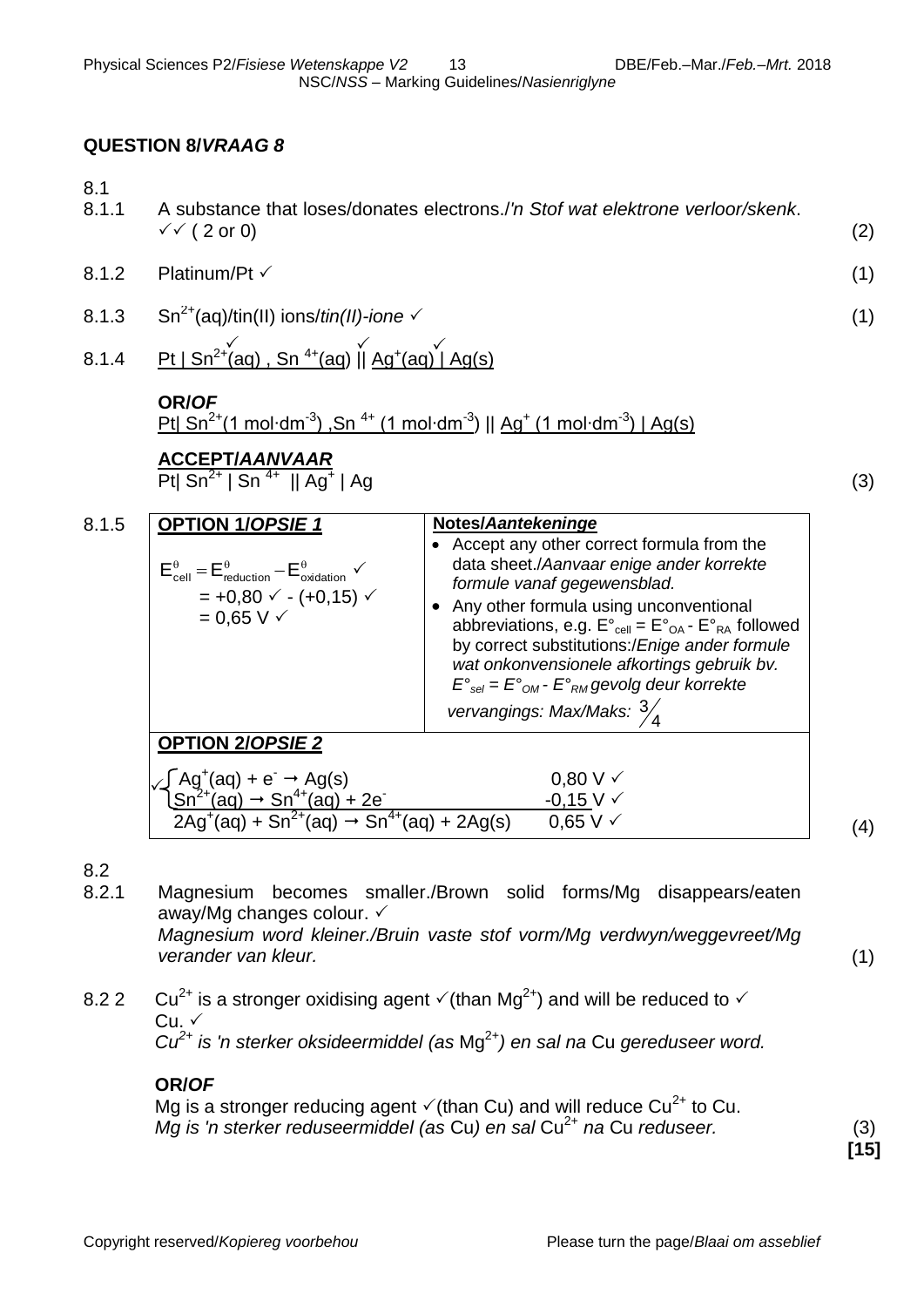#### **QUESTION 9/***VRAAG 9*

9.1 The chemical process in which electrical energy is converted to chemical energy.  $\checkmark\checkmark$ 

*'n Chemiese proses waarin elektriese energie omgeskakel word na chemiese energie.*

#### **OR/***OF*

The use of electrical energy to produce a chemical change. *Die gebruik van elektriese energie om 'n chemiese verandering te weeg te bring.* (2)

$$
9.2 \qquad \qquad \text{B} \checkmark \tag{1}
$$



9.3 Cu<sup>2+</sup>(aq) + 2e<sup>-</sup> → Cu  $\checkmark$  (2) **Marking criteria/***Nasienriglyne* • Cu  $\leftarrow$  Cu<sup>2+</sup>(aq) + 2e<sup>-</sup> ( $\frac{2}{2}$ 2 ) Cu<sup>2+</sup>(aq) + 2e<sup>-</sup>  $\Rightarrow$  Cu ( $\frac{1}{2}$  $\frac{1}{2}$ Cu  $\Rightarrow$  Cu<sup>2+</sup>(aq) + 2e<sup>-</sup> ( $\frac{0}{2}$ ) 0 ) Cu<sup>2+</sup>(aq) + 2e<sup>-</sup> ← Cu ( $\frac{0}{2}$  $\frac{0}{2}$  Ignore if charge omitted on electron./*Ignoreer indien lading op elektron weggelaat word.* • If charge  $(+)$  omitted on Cu<sup>2+</sup>/Indien lading  $(+)$  weggelaat op Cu<sup>2+</sup>. 1

9.4 % purity/suiwerheid = 
$$
\frac{m(Cu)}{m(Cu)_{\text{impure/onsuiver}}} \times 100
$$
  
= 
$$
\frac{4.4 \times 100}{5 \times} \times 100
$$
  
= 88%   

$$
\frac{\text{Markup criteria/Nasienriglyne:}}{\text{a. Substitute/Vorsong A A A}} \times (4)
$$

 Substitute/*Vervang* 4,4 ● Substitute/*Vervang* 5  $\checkmark$ 

Max./*Maks:* 2

- $\bullet$  x 100  $\checkmark$
- Final answer/*Finale antwoord:* 88% **[9]**